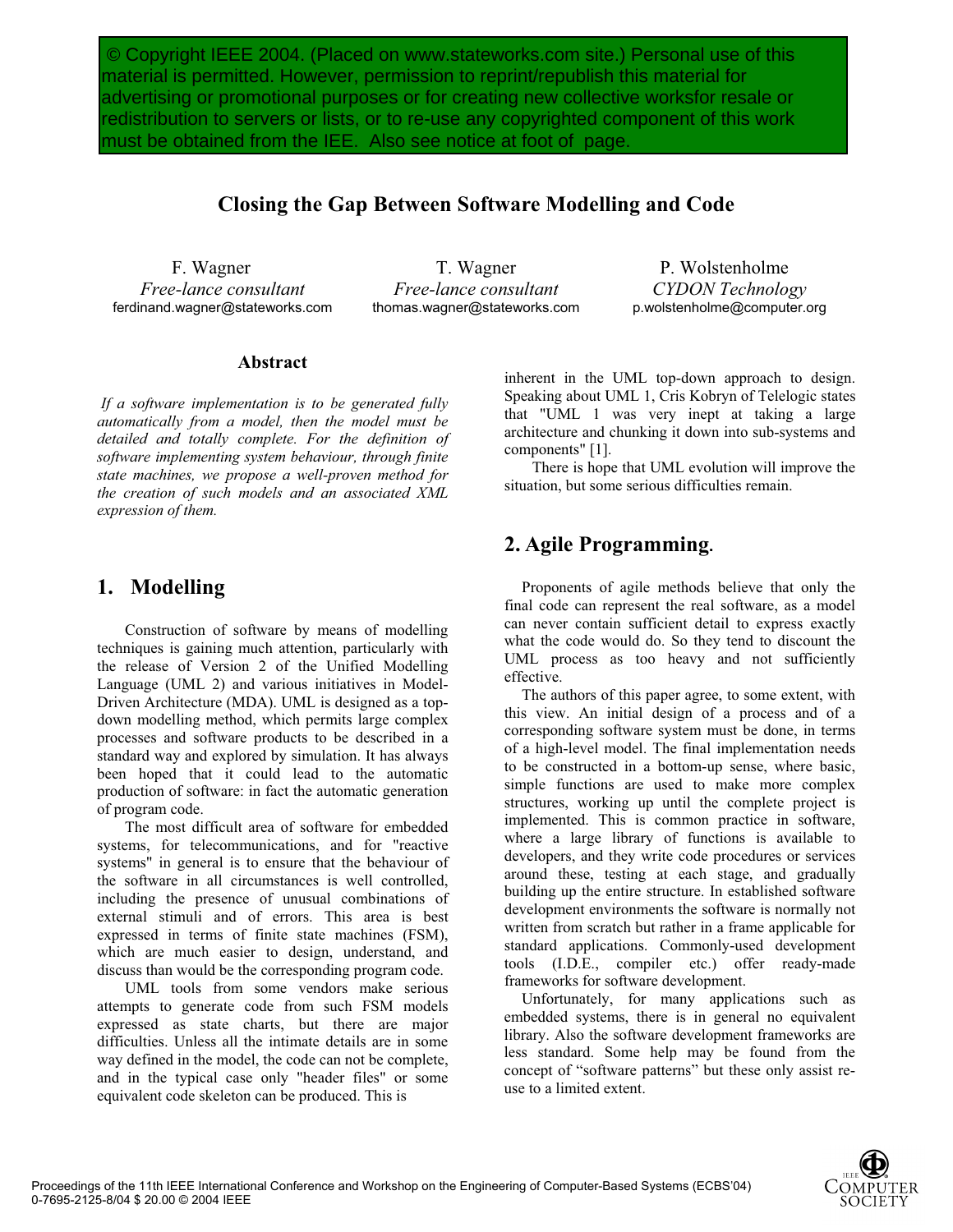## **3. Totally Complete Models**

 If we postulate that a fully-working, well-designed and quite bug-free code could be a good expression of the process as defined by the requirements, such code must express all the information required to run the application. Could a model contain all the information implied by that code, but in some other form? Only if we could construct such a totally complete model, could we expect to generate the exactly-corresponding code from it.

 It seems most unlikely that UML can be used to generate such models, without introducing some new ideas.

 So what ideas can be put forward? Over the past 13 years, work has been progressing on a suitable format for expressing behaviour of complex software as systems of FSMs. This has culminated in the development of a tool which we call StateWORKS [2][3], described in section 5 below and which indeed facilitates the creation of totally complete models, from which software is automatically generated.

Inputs



*Figure 1: Generic Finite State Machine* 

# **4. Finite State Machine Misunderstandings**

The topic of finite state machines in software has attracted a number of misconceptions over the half century since the FSM concept was intensively studied in relation to hardware and other general systems. Regrettably, in software design this has caused many practitioners to conclude that the FSM concept is difficult to apply to real projects. Some remarks aimed at correcting this erroneous impression follow. Figure 1 shows the generic FSM, whose state sequencing depends on the inputs and also on the history of those inputs as evidenced in the state.

Many students are introduced to the FSM in software only in the context of the parsing of regular expressions, or in general, text streams. The FSM used for this purpose is a specialised subset of the general case, and is often "deterministic" in that it operates to produce a result, and then ceases processing the input. Furthermore, the input is a character stream, which is a very limited form of FSM input. Based on this case, one is easily led to conclude that a transition table is a very straightforward affair, and that it would be easily to use it as a basic for automatic code generation. But in a typical control-system application, the transition table for a FSM needs to take account of a much larger number and variety of inputs, often requiring several variables to be combined in expressions, and to process this table for automatic code generation, in a general way, becomes a nightmare.

The typical software-textbook definition of the FSM omits to mention "actions" which, in control systems, need to be generated at various stages in the operation of the FSM; for instance on entering a specific state. Yet the classical theoretical studies of FSM models explain the "Moore Model" and Mealy Model" of FSM output, which were studied half a century ago: these concepts seem irrelevant to many software practitioners. In some cases they are unknown: one published proposal to the W3C group [4] takes an oversimplified FSM as a basis, and elaborates on this to produce the new concept of "transition networks" which are nothing more than the classical FSM as understood by many hardware designers

 It is obvious that an FSM operates as a result of various changes to its input, and this leads to the assumption that an FSM is "event driven" – which is in a sense true. But the concept should not be taken too far, for control systems, although it is valid for the text parsing examples often encountered by programmers. Published proposals for generating code for FSMs [5] have included schemes in which each incoming event is "consumed" by the FSM as it operates. An event which

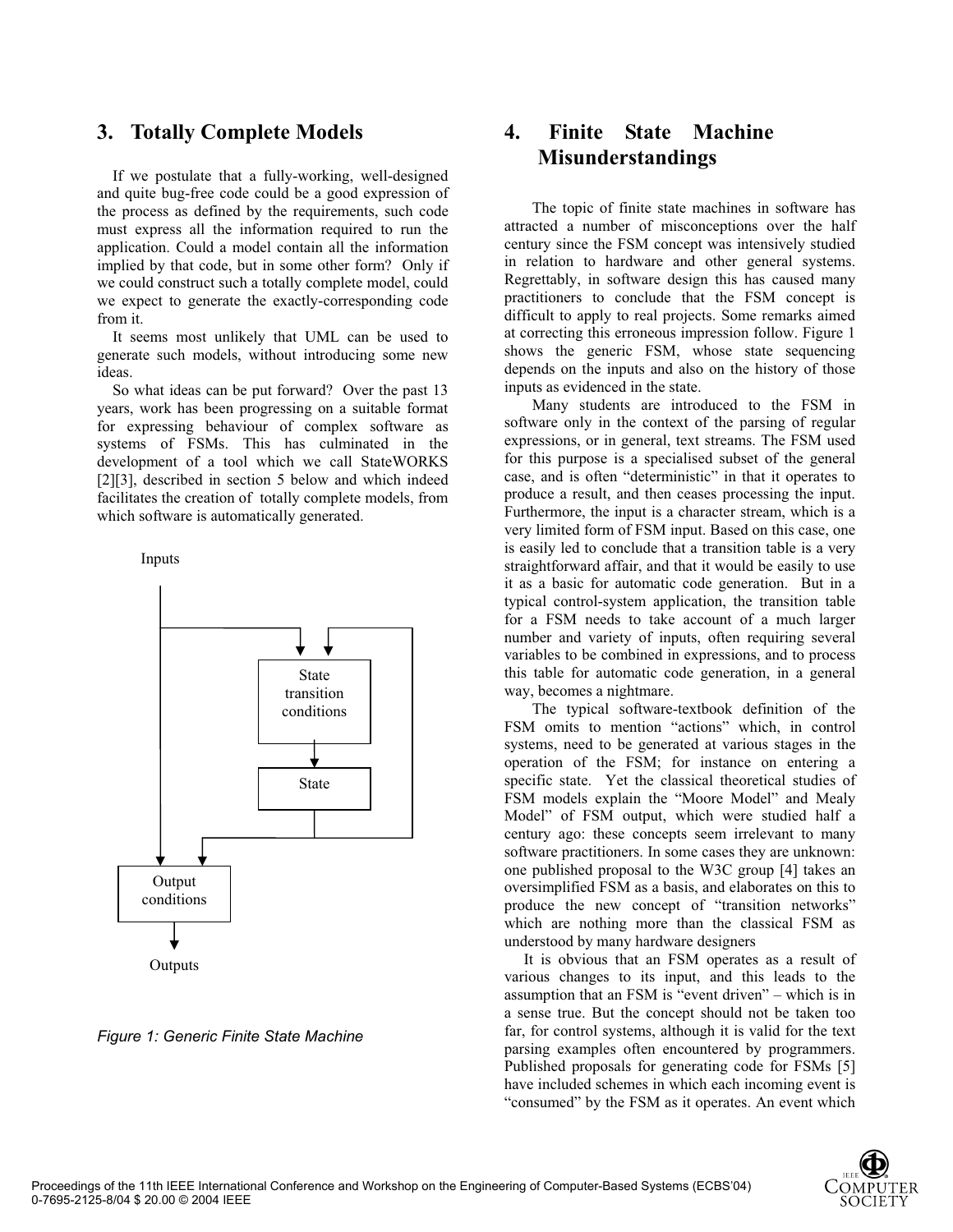does not cause a transition is discarded in these schemes, and this leads to a need to store events which might be needed in future, by ensuring that they always cause a transition to a new state. With this scheme, the number of states required for even a moderately complex process becomes prohibitively large, and the FSM impossible to grasp intuitively. We stress that an FSM must have access to all the inputs which will determine its transitions, at the instant when any transition expression is being evaluated.

 To take an example of this point, consider an outdoor security lamp. This should light when movement is detected, and remain lit for, say, 40 seconds after movement ceases. But it should not light in daylight, so it incorporates a sensor of the ambient light level. Using a classical FSM model, we need just two states, the initial OFF state and the ON state (Figure 2). The lamp controller passes to ON when movement is detected, but only when the ambient light level is low. An entry action to the ON state starts a timer, and an "input action" restarts the timer whenever movement is detected. The transition to the OFF state occurs when the timer reaches the time-out delay, and perhaps also when the ambient light level has increased.



*Figure 2: Lamp Control by Classical Finite State* 

 Now consider the equivalent state transition diagram for a purely event-driven version (Figure 3). It requires 4 states and 7 transitions! Of course, in practice there are ways around the problem, by means of "guarded transitions" but these are in fact a dilution of the eventdriven principle.

 Many text books, and some published schemes for generating code, seem only to consider a single FSM. In real control systems, and in telecommunications systems, it is usually essential to split the system into a number of FSMs, all coordinated in some way, as otherwise a single FSM becomes far too complicated to understand. Error conditions need to be handled in real life, and these are another cause of growth of the number of states: a process which seems easily expressed as a single FSM, when first designed for the case when everything works, might require three or more FSMs to provide a totally safe and reliable implementation. A well thought-out strategy for dealing with large numbers of concurrent FSMs in a single system is required.



*Figure 3: Lamp Control by Purely-Event-Driven* 

 A practical, but non-trivial problem is that it can be hard to display all the details pertaining to an FSM on the "transition diagram" which is a popular design tool.

 All of the difficulties outlined above can be overcome, quite simply, but only with the aid of a few important concepts such as those developed for StateWORKS.

### **5. The StateWORKS Approach**

 This approach is based on a separation between data manipulation and system behaviour, and is devoted to the development of totally precise FSM models, which can then be used with no need to generate code by hand. These models control the behaviour of the software, which is expressed as a set of FSMs, preferably arranged in a hierarchy. Each FSM is sufficiently simple to be examined, understood and discussed by designers and their colleagues, and usually also by project managers and customers.

 The essential problem in automating FSM code generation in software lies with the "Transition Tables" which will define, for each FSM, and for each of its states, the conditions which could provoke a transition to a different state. Although this can appear easy for some simple examples, in an embedded system there is usually a requirement for many of the transitions to be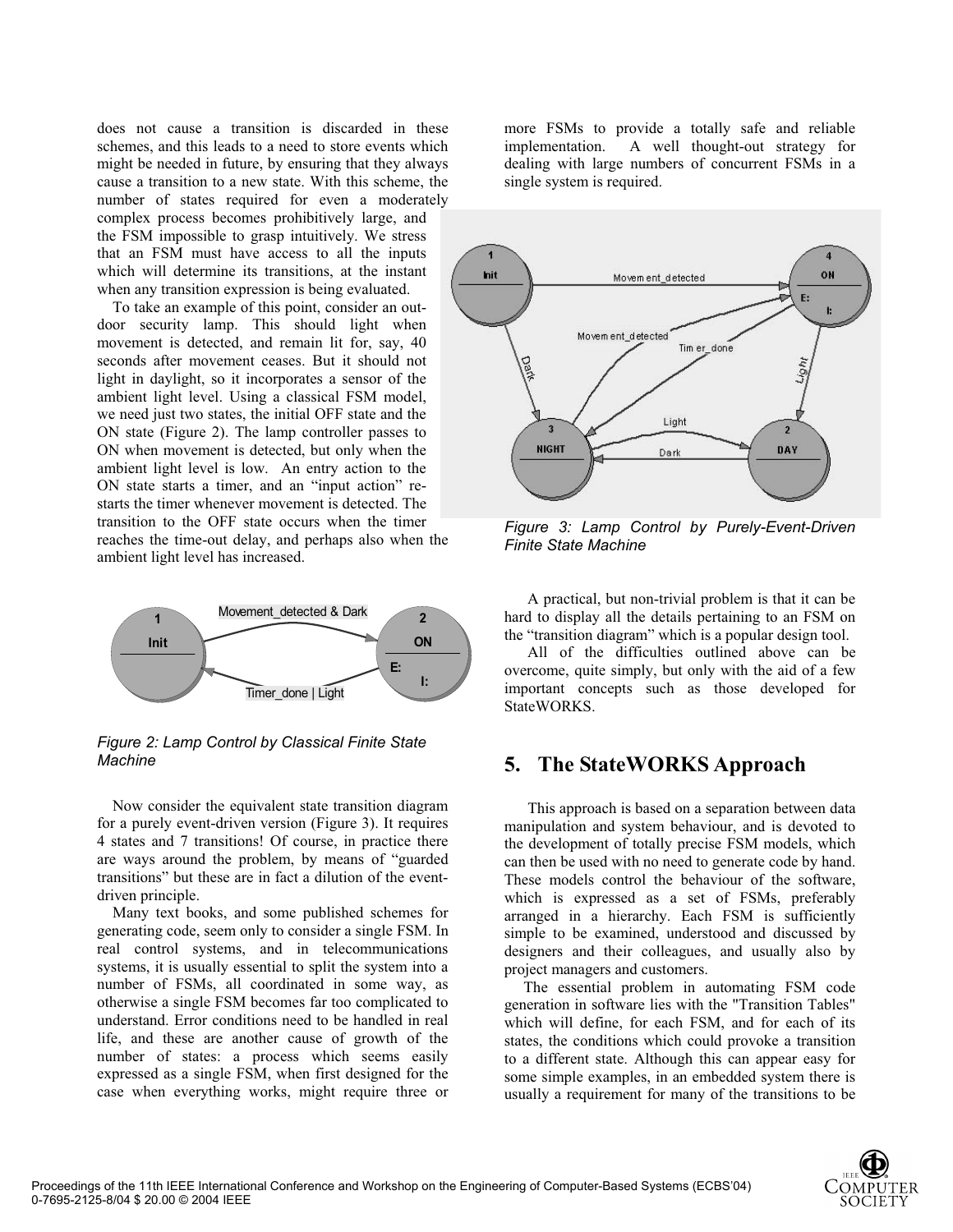controlled by quite complex expressions, involving a variety of parameters such as limit switch states, fluid levels, temperatures, etc. in combination. Without some new ideas, these conditions will only be expressed in models as comments, and the programmer would have to deal with each on an ad-hoc basis.

 The StateWORKS FSM models essentially handle no numerical data: they run in a "Virtual Environment" where they only see "Virtual Input" (a set of control flags) representing states of other FSMs, states of inputs, received messages or commands: transitions are triggered by occurrences of various events. Of course, real data needs to be processed to provide such "Virtual Input" and StateWORKS provides a variety of ways of doing that.

 To give an example, one might be measuring a temperature T19 in some process. Perhaps T19 ought to lie within limits 130° to 155°. The VFSM does not know or care about these physical temperature values, but only receives state information, in the form of "Input Names": T19\_LOW, T19\_GOOD, T19\_HIGH, T19 ERROR where the last item is caused by a detected fault in the measuring device. (These names are assigned by the designer, of course.)

 A powerful feature of the StateWORKS system is that expressions governing state transitions, and also any expressions governing actions, use such "Input Names", combined as appropriate using OR operators, AND operators, and brackets. The NOT operator is not permitted, because to say that T19 is not in a particular state, of its four possible states, has no precise meaning. Expressions have no practical limit on complexity. If a very complex expression is needed, then one may use some additional "Input Names" which are themselves derived from sub-expressions, to improve readability.

 Another important feature of an FSM is the set of "Actions" which are triggered by the FSM as it operates. These are typically generated when a new state is entered, but can also be triggered on exit from a specific state. Furthermore, an action might be desired, when in a certain state, on detection of a specific pattern of inputs. StateWORKS can handle all these possibilities. (In other terms, it can express both the Moore and Mealy FSM models.) The expressions to control such actions are of similar nature to those controlling state transitions.

 Using the StateWORKS development system, a dualmode editor permits convenient graphical construction of state-transition diagrams, while at the same time full details are saved in tables. For each state in the state transition diagram a corresponding table can be opened for examination or editing. An FSM can be designed in this way as a rather abstract entity, and in fact we call this a Virtual FSM (VFSM). A project editor window permits each VFSM to be configured to meet the requirements of the projects, and linked to the input/output, to other VFSMs in the system, and to issue commands. One VFSM can be used in many instances: for example a movement control VFSM might be designed, and used several times in a project. Of course, it can also be re-used in other projects, as a component (a new object type if you prefer).

 We recommend constructing FSM systems in a hierarchical way, by which upper-level FSMs have knowledge of the states of lower-level FSMs, and can issue commands to them. The design tools support this scheme, and a diagram of "State Machine Systems" organisation is drawn for documentation purposes.

 Does it work? Well, the concept has been in use for over 12 years, and always very successfully[2,3]. The StateWORKS approach involves specifying each FSM in total, intimate detail, with no ambiguity or loose ends to be patched later. In fact, we prefer to avoid generating code to run FSMs, but instead there is a "VFSM Executor" program which runs all the FSMs, by understanding a cleverly-coded version of the FSM specifications. This "executor" program has been improved slightly over a 12 year period, and no bugs have been encountered in the past few years. It can deal with large systems which employ dozens, hundreds, or even thousands, of FSMs and is totally reliable.

 **The fact that it has been possible to run software for many industrial control systems, various instrumentation devices and also telecommunications switches by means of a single, invariant "VFSM Executor" program, which interprets the formal specifications, demonstrates that those specifications are totally complete.** 

 There are some subtle aspects of this technique, for example the use of a defined "execution model" which defines how the finite state machines should operate, and for which a set of strategies is incorporated in the "executor". One important point, for a general FSM, which will not be noticed for an event-driven equivalent, is that after a transition from one state to a second state, the inputs may direct an immediate transition to a third state. StateWORKS will perform the two transitions without a pause, not allowing any "input actions" defined for the intermediate state to be produced although "entry actions" will occur. This point took many months of discussion and experiment to settle. All the strategies which have been adopted are aimed at ensuring completely deterministic and reliable behavior. Operation is always identical between the test environment and the final run-time environment. Note that, in contrast, programmers writing code based on models find themselves building such strategies into the

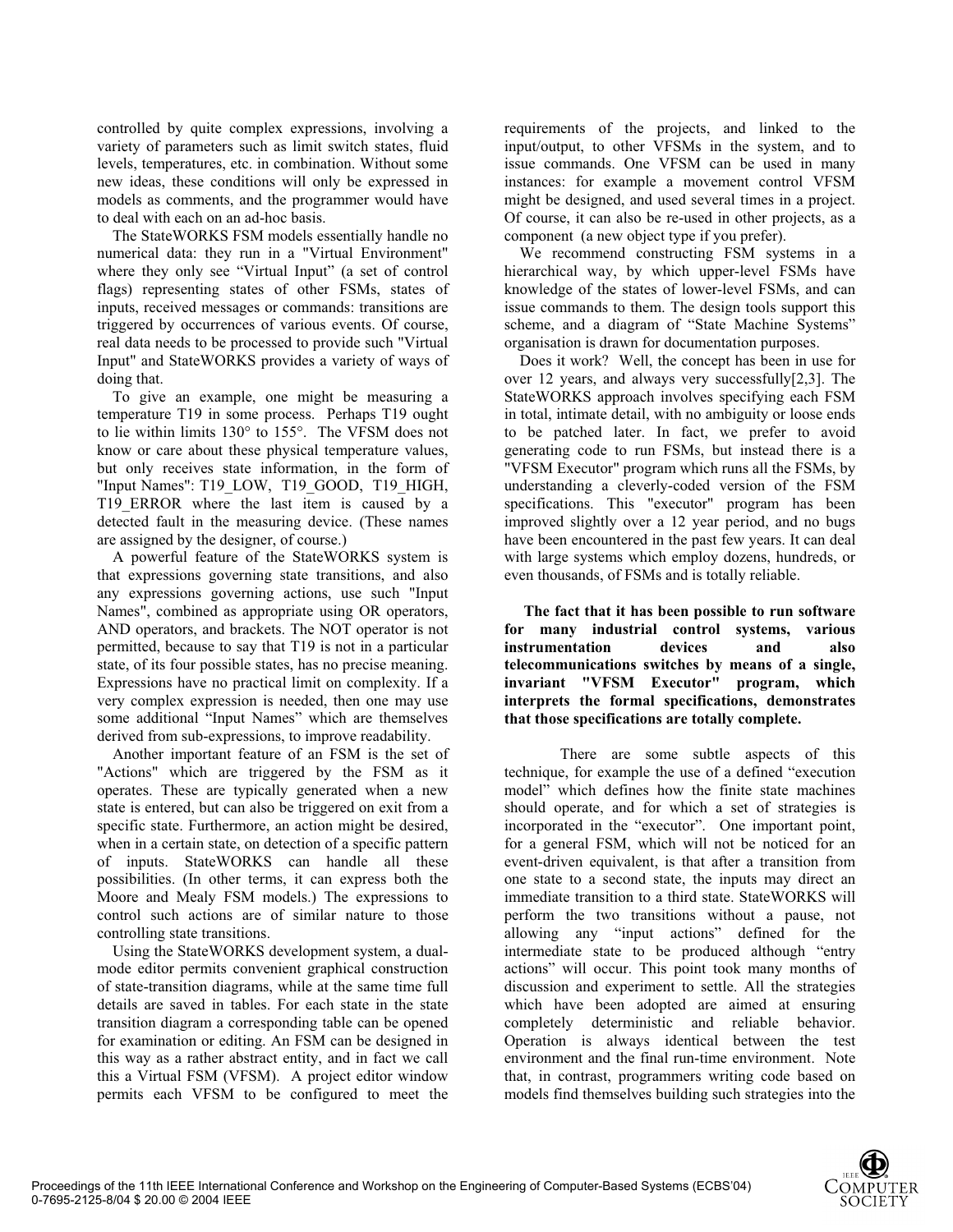software, sometimes without realising it, and the resultant code is liable to occasional failure without any obvious cause. Various published proposals for generating code from models seem to be at risk in this way.

 There are many other aspects of StateWORKS, such as the testing and monitoring facilities, the ability to operate over TCP/IP and other networks, and the way in which the Real Time Data Base is set up, which are outside the scope of this paper. We merely wish to remark here that all the diverse practical aspects of linking the StateWORKS functions to other parts of the system have been dealt with, and that in all cases the StateWORKS section provides a useful structure for the entire project, so saving a great deal of effort for the programmers.

# **6. Automatic Code Generation from XML Formats.**

 If a system is implemented by means of the StateWORKS development tools, totally complete and tested specifications are generated as the result, and these, in principle, could then be coded automatically. The point of this paper is to present an engineering method for construction of sufficiently complete models of system behaviour. In fact, StateWORKS eliminates the need to generate code in the usual sense of the word.

 The StateWORKS I.D.E. automatically generates XML output files, which contain all the information of the models and can be used by any other tools as desired.

 It is normal practice for StateWORKS users to run the final system from the models automatically, and in that case the XML files, together with the graphics files of transition diagrams, are only used for documentation purposes. The I.D.E. automatically generates files which express the full specification in a special format – a sort of intermediate code - for direct execution in a target system. This process is more fully described in [2] and [3]. It does not generate any conventional "code" in a readable format: only the models, in their rather abstract format, can be used as documentation or for introduction of changes.

 In a few projects, where it was impossible to use the StateWORKS Executor because of lack of time to implement a version for the specific operating system in use, system development using the StateWORKS I.D.E. has proved to be a valuable tool for saving time, and for assuring a reliable end product, even though the FSM structures had to be "coded by hand". We do not in fact propose any tools for generating code automatically from our XML files: we merely assert that this must be possible, on account of the completeness of the models, and leave the process to others to investigate. Our contention is that such a code-generation step, although very common practice in the software industry, is quite unnecessary and even dangerous.

 StateWORKS models are "Platform Independent Models" (PIM) and it is not necessary to transform them to "Platform-Specific Models" (PSM) in the terminology of Model Development Architecture. The stage of translation of models into the working system, with some sort of tool, is also avoided. In fact, the Executor must be re-compiled or otherwise adapted in minor ways to any new target environment, but the models never change.

# **7. VFSMML**

#### **7.1 Overview**

 This section introduces the basic ideas and describes the overall design of VFSMML, which is the name given to the StateWORKS XML format for VFSM. Fuller details and examples may be downloaded from [3].

 The VFSMML mark-up consists of about 27 elements. To completely describe a VFSM two sections are required: a section with definition of virtual input and output, and a section which specifies the state machine behavior.

### **7.2 Virtual input and output**

 The virtual input is a set of values (names) which are used in the state machine specification to describe behavior conditions, i.e. input actions or transitions. The virtual output is a set of values (names) which are set by the state machine based on a certain situation, i.e. when entering a state, exiting a state or as input actions. For instance to represent a simple on/off switch the following VFSM can be defined:

```
<VFSM>
  <Type>switch</Type>
  <Object>
     <Name>switch1</Name>
  </Object>
  <IOid>
     <Input>
       <Name>high</Name>
       <Value>1</Name>
     </Input>
     <Input>
```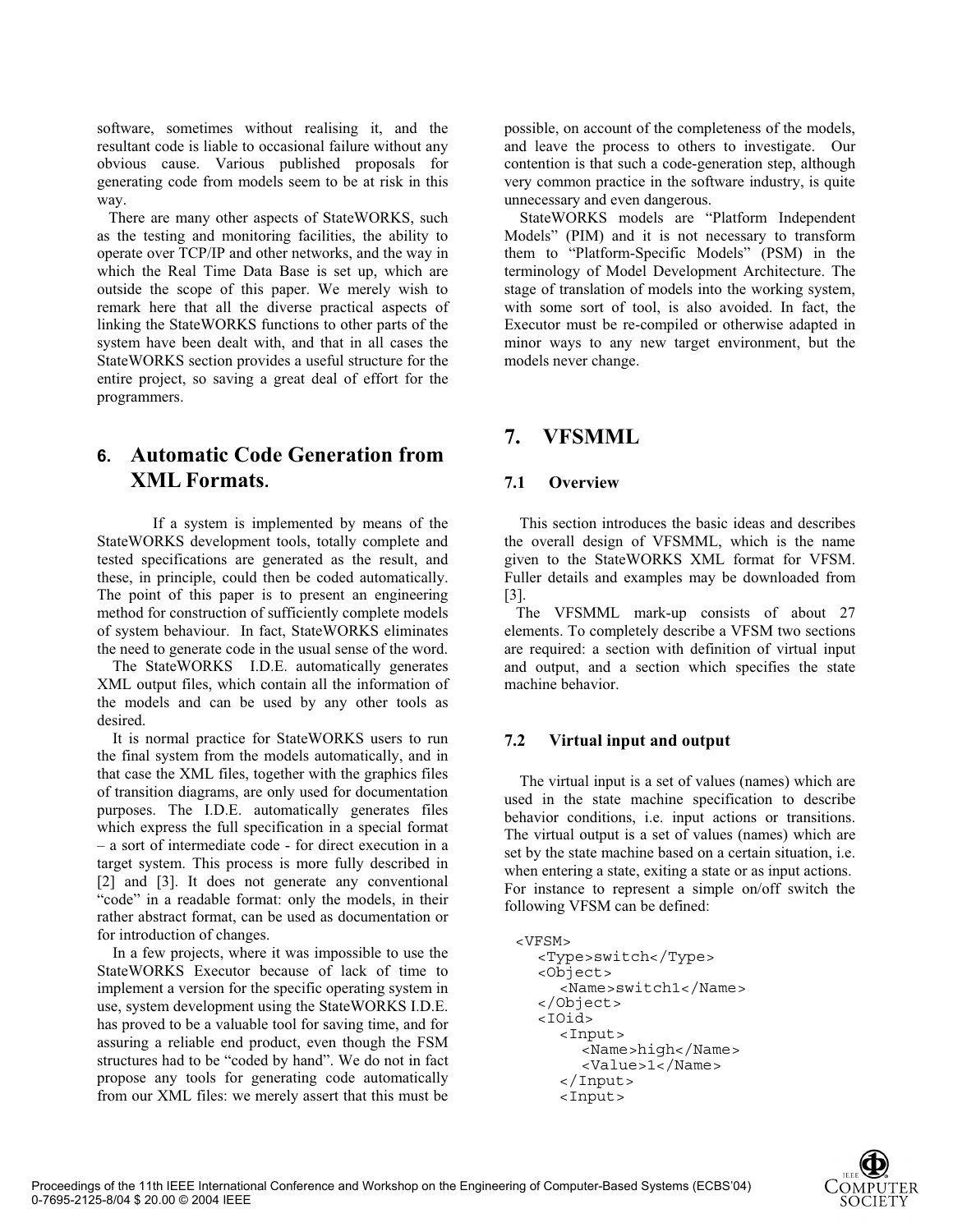```
<Name>low</Name>
       <Value>0</Name>
     </Input>
  </IOid>
  <State>
     <Name>HIGH</Name>
  </State>
  <State>
     <Name>LOW</Name>
  </State>
</VFSM>
```
 The names "high" and "low" represent the virtual input of the switch VFSM. The names "HIGH" and "LOW" can be used as its virtual output (the current state). One can define state machines, which are commonly used, e.g. timer, digital input, digital output etc. Those state machines don't need to be defined in a VFSMML specification, as their virtual inputs and outputs are well known on the target system. VFSMML defines a set of known (predefined) VFSM. To use a predefined VFSM, only its object name definition is required.

#### **7.3 State machine behaviour**

 The behavior of a state machine is given by the description of its states. Each state can set output values (names) based on certain conditions. The conditions are logical expressions created out of the input values (names). Entering or exiting a state can also be used as a condition to set an output value. For each state any condition-based transitions can also be specified. To support logical expressions to build conditions, MathML syntax is used. For instance to specify that the following state machine shall change to state "starting engine" when the air conditioning is running and the start switch is on, the description below can be used:

```
<VFSM>
  <Type>Engine</Type>
  <State>
     <Transition>
       <Condition>
          <apply>
          </and>
          <ci>airconditioning_runnin
            g</ci>
          <ci>switch_on</ci>
          </apply>
       <Condition>
       <StateName>
          StartingEngine
       </StateName>
     </Transition>
  </State>
</VFSM>
```
 The input names used for conditions and output names used for actions are based on objects defined for the given VFSM. For instance the name "switch\_on" could be created using the definition given in section 7.2:

```
<VFSM>
  <Type>Engine</Type>
  <IOid>
     <Type>
        switch1 
     </Type>
     <Input>
       <Name>switch_on</Name>
       <Value>high</Value>
     </Input>
  </IOid>
  …
</VFSM>
```
### **7.4 Example of VFSMML**

 The XML below corresponds to the state machine of Figure 2.

```
<?xml version="1.0" ?> 
 <?xml-stylesheet href="vfsmml.xsl" 
type="text/xsl"?>
 <!DOCTYPE vfsmml SYSTEM
    "vfsmml.dtd" > 
 <vfsmml>
 <VFSM type="vfsm"> 
   <Type>VFSM_C</Type>
   <Prefix>VFS</Prefix>
   <IOid>
      <Name>MyCmd</Name>
      <Type>CMD-IN</Type>
   </IOid>
   <IOid>
      <Name>Timer</Name>
      <Type>TI</Type>
      <Input>
        <Name>
           Timer_done
        </Name>
        <Value>OVER</Value>
      </Input>
      <Output>
        <Name>
           Timer Re Start
        </Name>
        <Value>
           ResetStart
        </Value>
      </Output>
      <Output>
```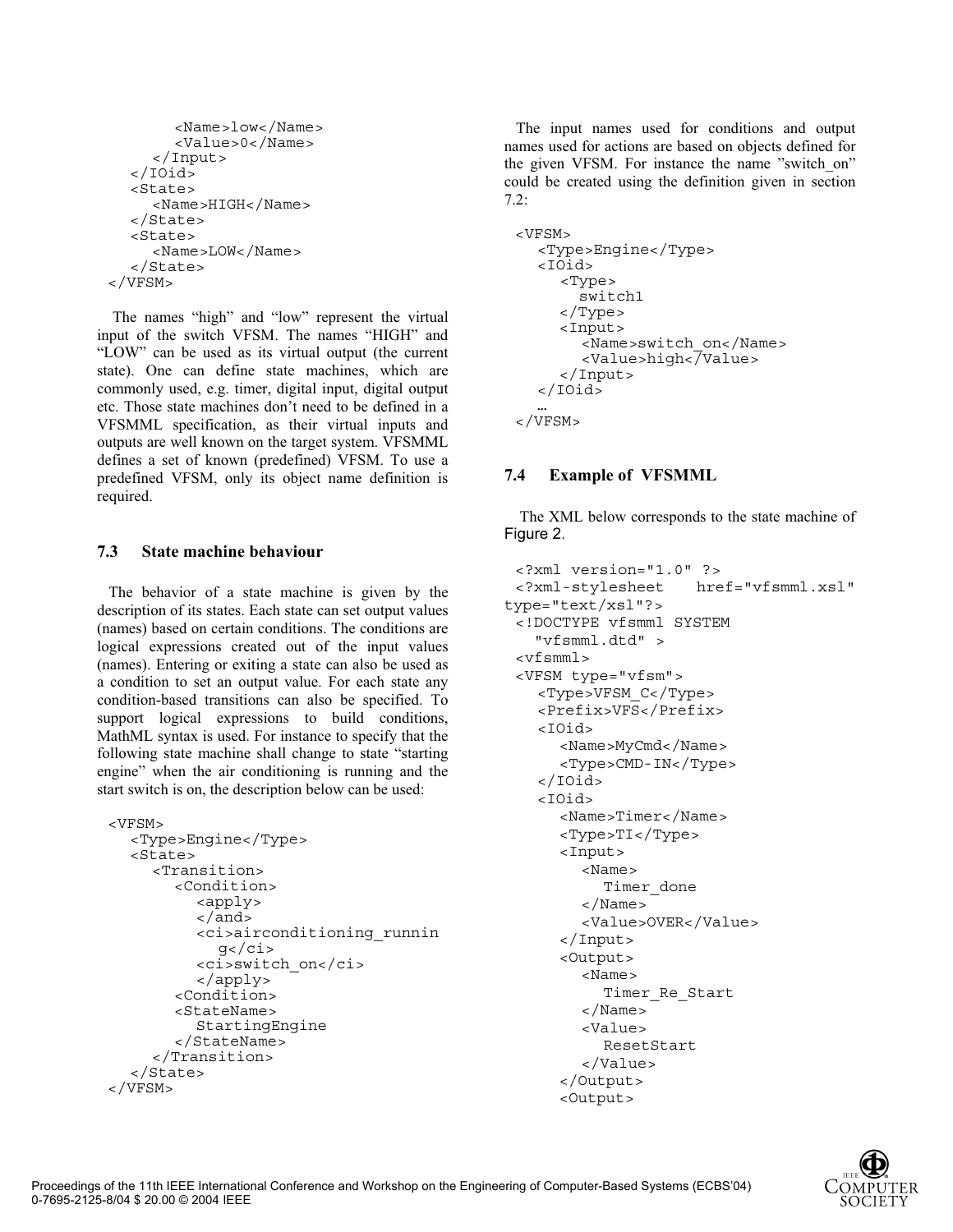```
<Name>
       Timer Start
     </Name>
     <Value>Start</Value>
  </Output>
</IOid>
<IOid>
  <Name>Lighting</Name>
  <Type>DI</Type>
  <Input>
     <Name>Dark</Name>
     <Value>LOW</Value>
  </Input>
  <Input>
     <Name>Light</Name>
     <Value>HIGH</Value>
  </Input>
</IOid>
<IOid>
  <Name>Movement</Name>
  <Type>DI</Type>
  <Input>
     <Name>
       Movement_detected
     </Name>
     <Value>HIGH</Value>
  </Input>
</IOid>
<IOid>
  <Name>Light</Name>
  <Type>DO</Type>
</IOid>
<State>
  <Name>OFF</Name>
  <Transition>
     <Condition>
       <apply>
       \langle and \rangle<ci>Movement_detected</ci>
       <ci>Dark</ci>
       </apply>
     </Condition>
     <StateName>
       \cap<sub>N</sub>
     </StateName>
  </Transition>
</State>
<State>
  <Name>ON</Name>
  <EntryAction>
     Timer_Start
  </EntryAction>
  <InputAction>
     <Condition>
       <ci>Movement_detected</ci>
     </Condition>
```

```
<Action>
          Timer Re Start
       </Action>
     </InputAction>
     <Transition>
       <Condition>
          <apply>
          <or/>
          <ci>Timer_done</ci>
          <ci>Light</ci>
          </apply>
       </Condition>
       <StateName>
          Init
       </StateName>
     </Transition>
  </State>
  </VFSM> 
</vfsmml>
```
# **8. Conclusions**

 A concept has been presented which permits the construction of totally complete platform-independent models of software system behaviour. We suggest that only such a concept can really bridge the present gap between the models and the final, reliable implementation of working software.

 We propose an XML representation which is able to express the full detail of such models.

 We deprecate the current obsession with coding as the only way to implement software. Although the StateWORKS executor is in fact a form of interpreter, of an intermediate code expressing the complete platform-independent models or specifications, the processing which it undertakes is very efficient and compares well with the speed of any alternative coded solution. If coding of great complexity is avoided, the specifications remain as the only form of documentation, and remain valid through the life of the projects in which they are used.

 We suggest that the StateWORKS concepts could help to fill a gap in the present ideas about UML, and provide a path towards "Executable UML". In other words, if there is ever to be any hope of generating software automatically from UML or any other specifications, then ways of generating totally complete models from them, in the StateWORKS style, need to be developed.